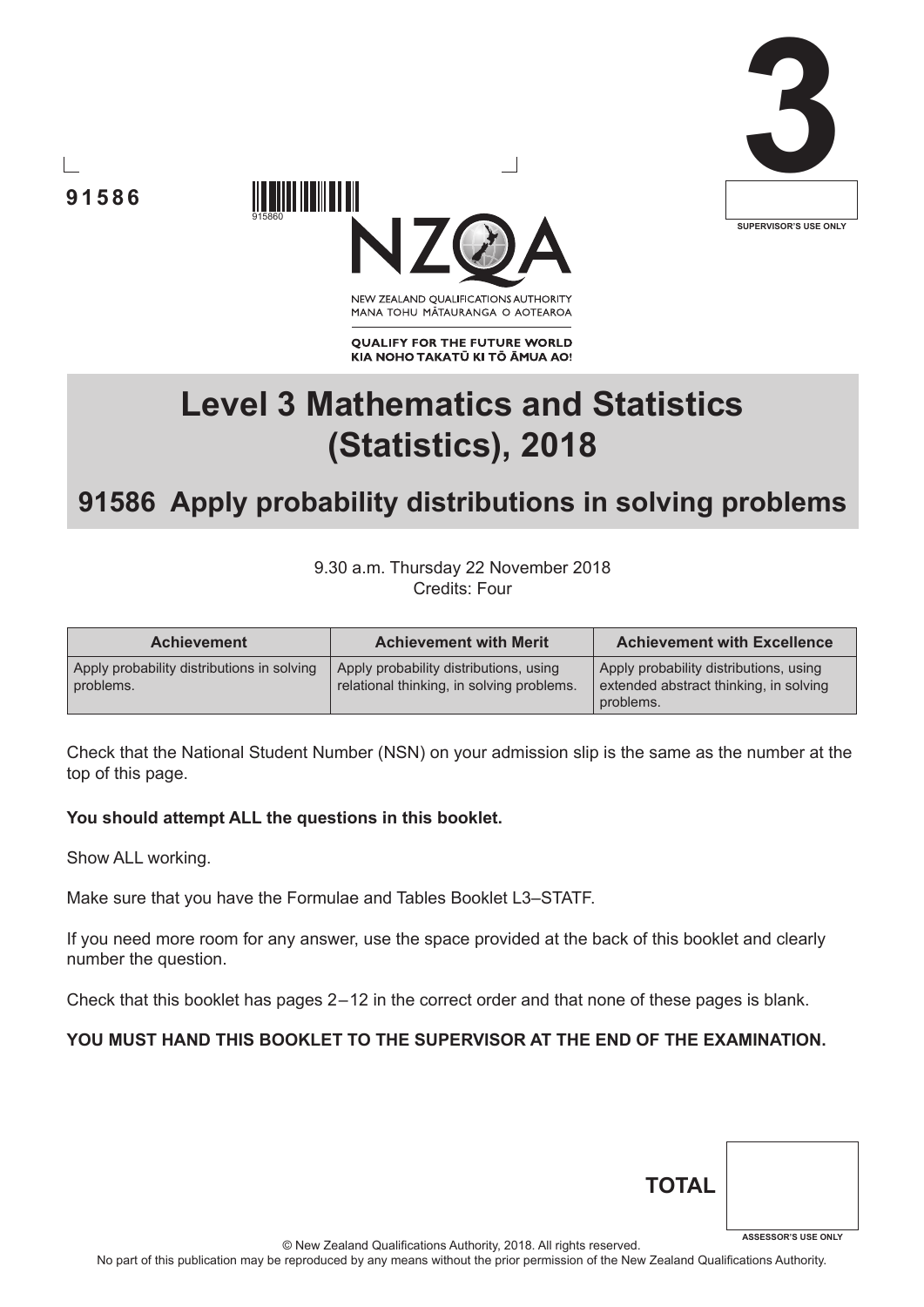### **QUESTION ONE**

- (a) The mean number of emails per hour received by one email account is 1.3.
	- (i) Using an appropriate probability distribution model, calculate an estimate for the probability that this email account receives either zero or one email during any hour.

(ii) Using an appropriate probability distribution model, calculate an estimate for the probability that this email account receives at least two emails during 8 a.m. to 11 a.m.

(iii) To apply the distribution used in parts  $(a)(i)$  and  $(a)(ii)$ , at least one assumption needs to be made.

Identify ONE such assumption that may be invalid and discuss why this is the case.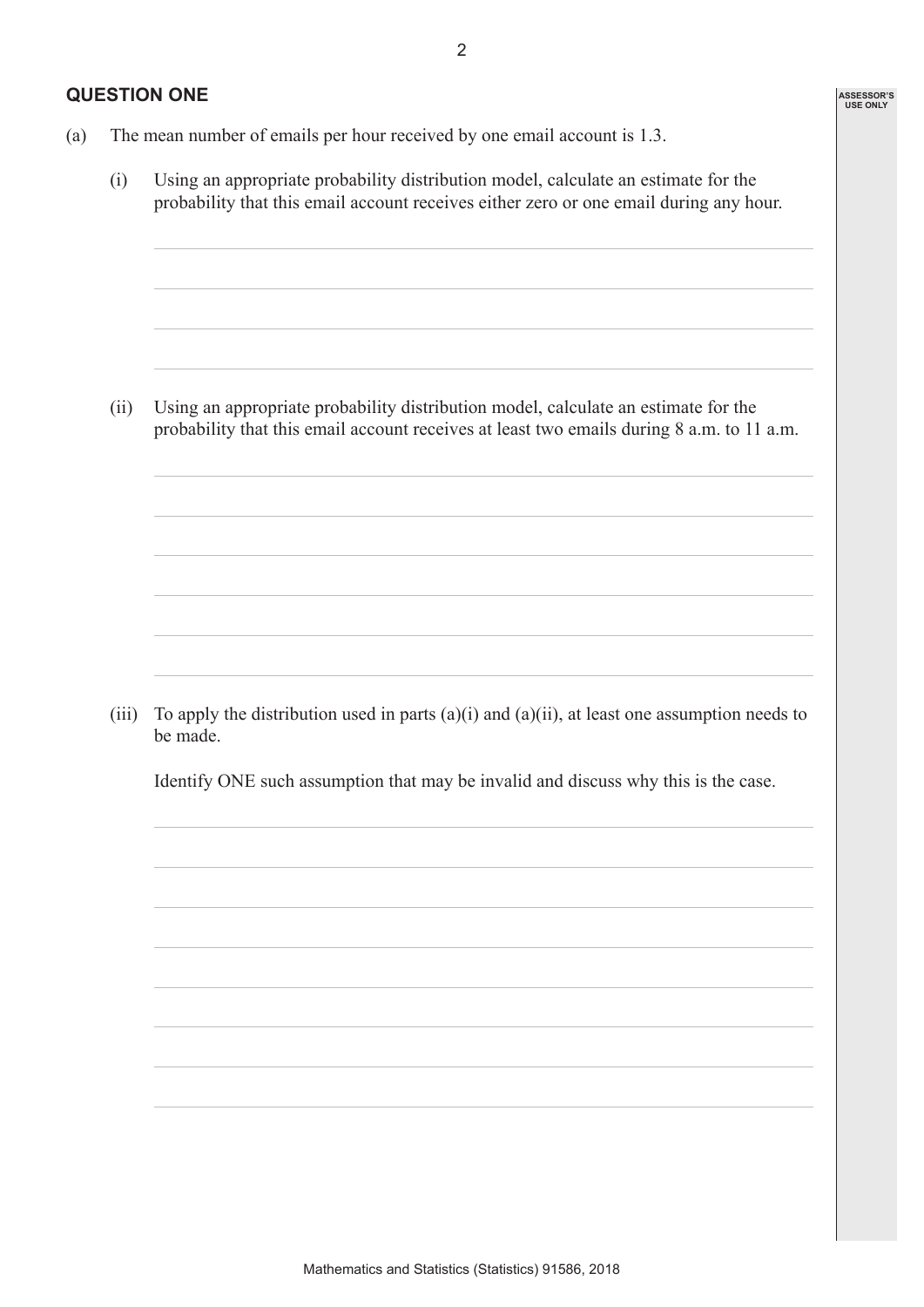(b) The table below shows the probability distribution of the random variable *M*, the number of mobile phones owned by one person.

| т        |      |      |      |      |
|----------|------|------|------|------|
| $P(M=m)$ | 0.09 | 0.63 | 0.22 | 0.06 |

Suppose that, on average, each mobile phone costs \$130.

(i) Calculate the expected cost of the mobile phones owned by one person.

(ii) Let the random variable *N* be the number of email accounts held by one person. The random variable *N* has  $SD(N) = 1.4$ .

 Show that *N* has a larger standard deviation than *M* and give ONE reason why this might be the case.

(iii)  $SD(M+N) = 1.893$ .

Are *M* and *N* independent?

Support your answer with appropriate statistical statements and calculations.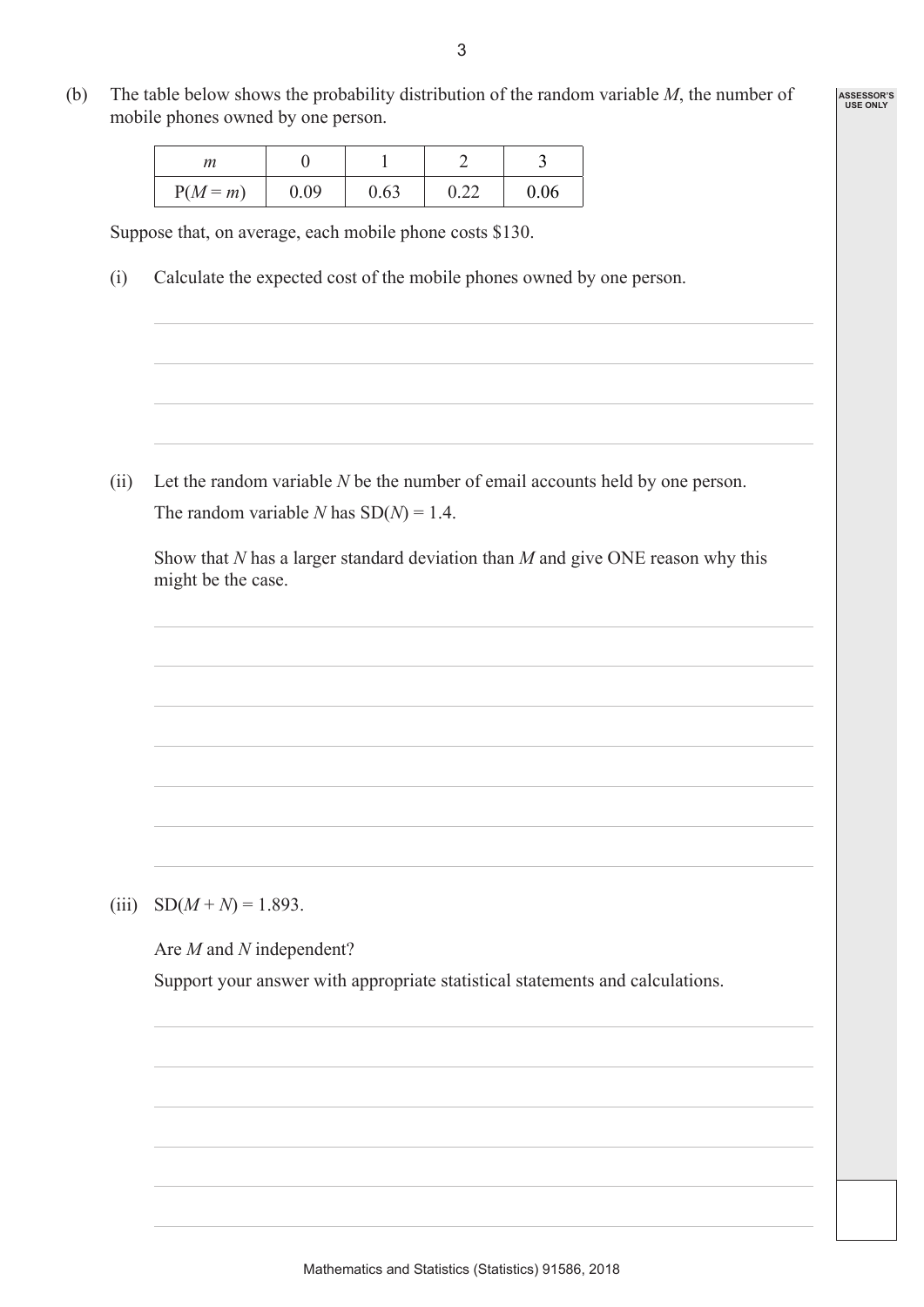#### **QUESTION TWO**

- (a) The time it takes for a web page to load is one measure used to determine a website's performance. A recent study found 46 per cent of users do not revisit poorly performing websites.
	- (i) 12 people visit a poorly performing website.

 Using an appropriate probability distribution model, calculate an estimate for the probability that no more than half of these people do not revisit this website.

(ii) Give TWO reasons why you selected the probability distribution model in part (i).

1.

2.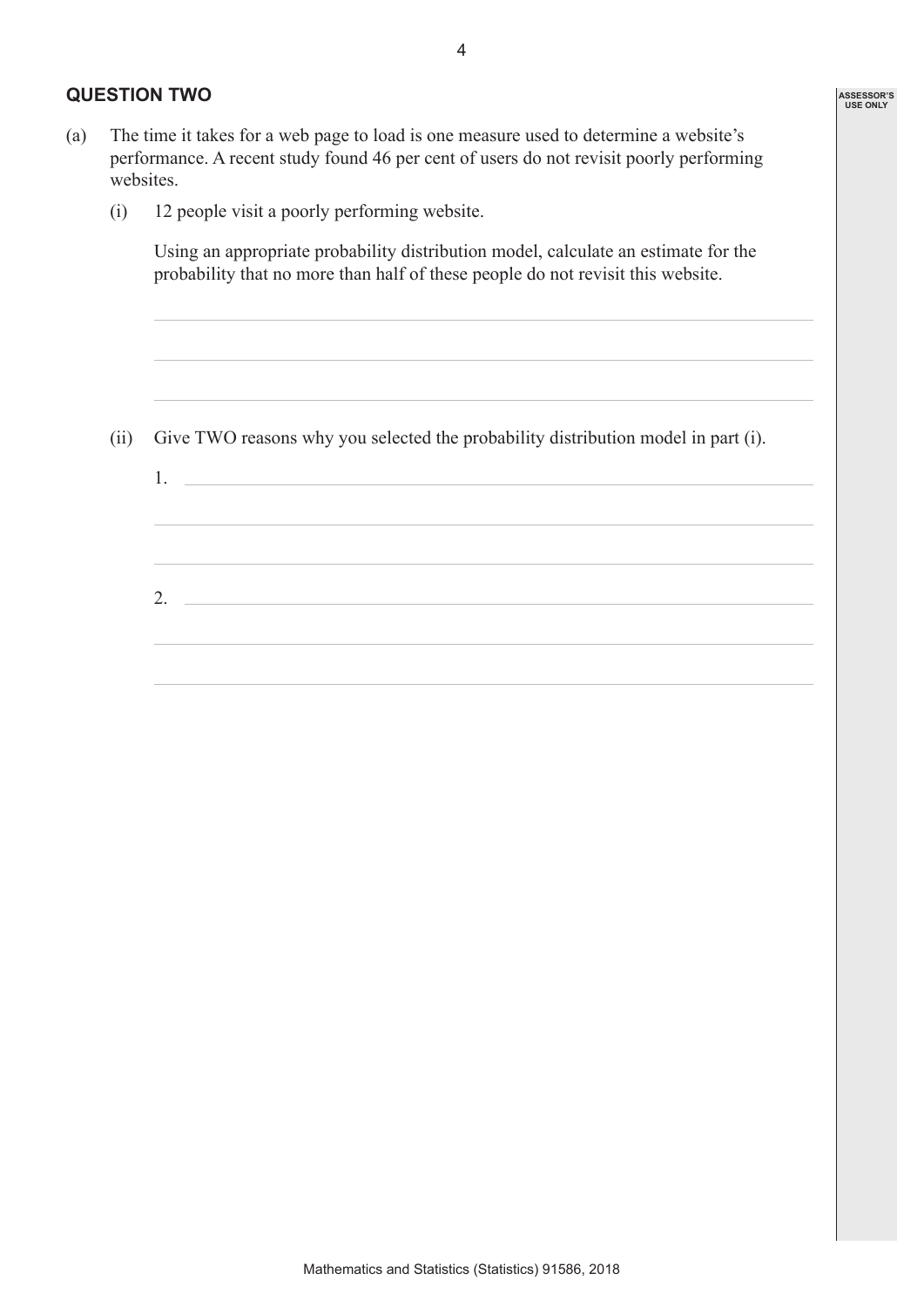(iii) A company created two versions of their website (A and B), and randomly redirected people to one of these versions when they visited the website. Of the visitors redirected to version A of the website, 20% did not revisit the website. Of the visitors redirected to version B of the website, 45% did not revisit the website. Suppose 10 new visitors to the website are randomly redirected to version A of the website and another 10 new visitors to the website are randomly redirected to version B of the website.

 Using the information given above and an appropriate distribution model, calculate an estimate for the probability that at least one of these 20 visitors does not revisit the website, and discuss why independence can be assumed in this situation.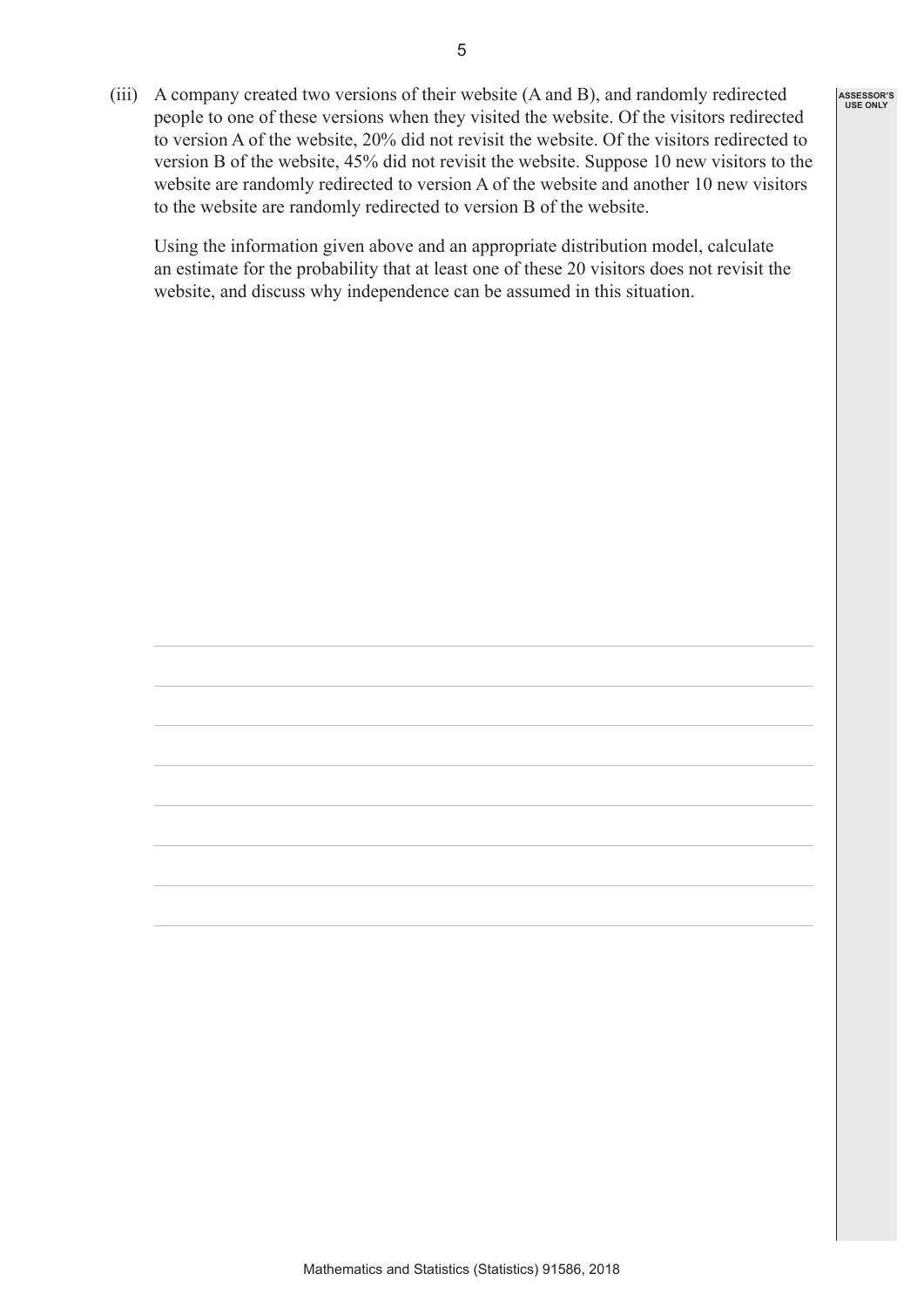(b) The number of page views the website received each day was recorded over 365 days. This data was used to construct the graph below.



- (i) The owner of the website states that the website received between 75 and 225 page views on 95% of the days.
	- Show that the website owner is wrong, and,
	- show how the lower and upper values for the central 95% of page views could be approximately 35 and 260 respectively.

You can draw on the graph above to help you with your calculations.

6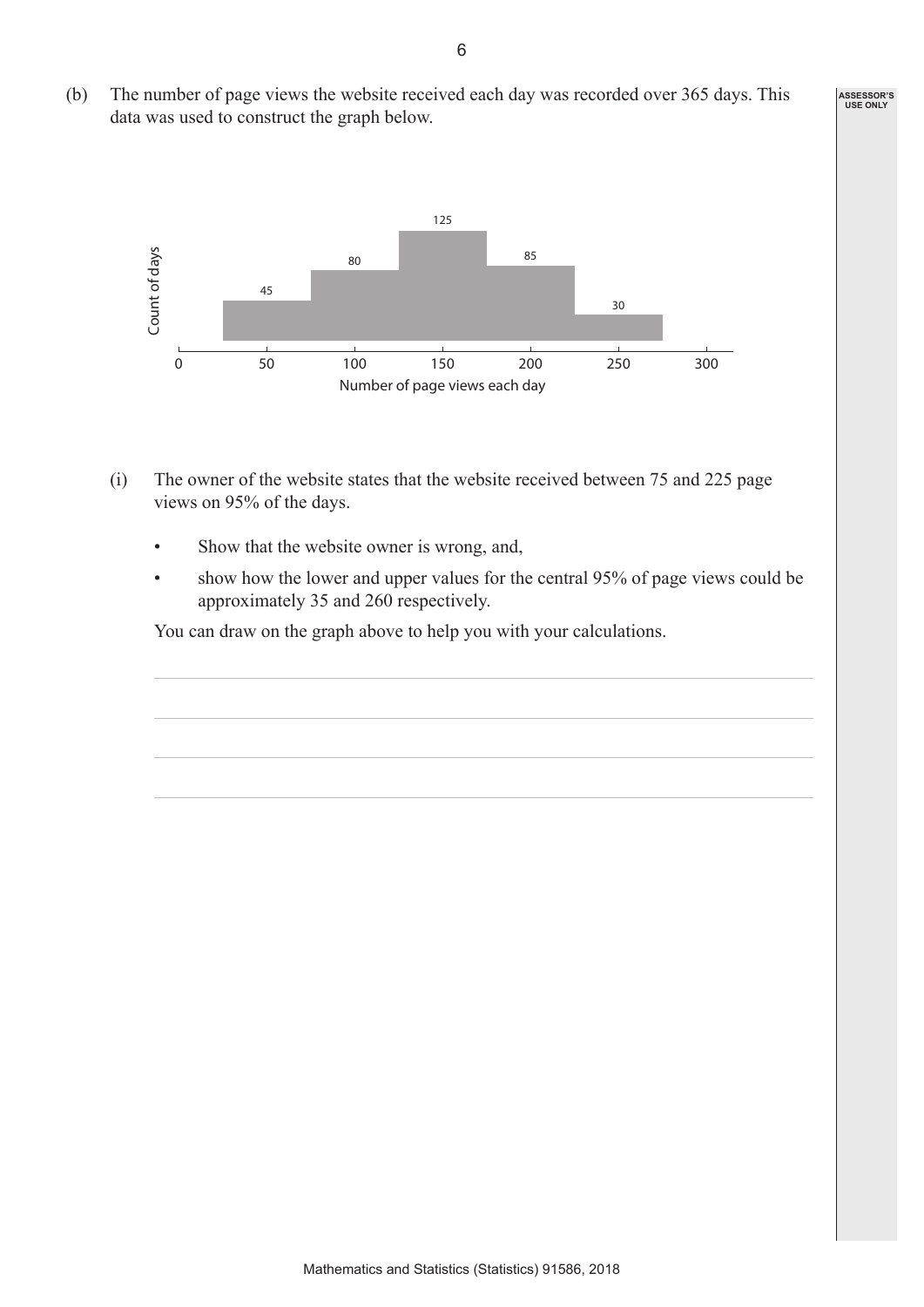Suppose that a triangular distribution was used as a model for the number of page views the website receives each day.

(ii) Based on the data shown on the opposite page, give parameters for a triangular distribution model.

(iii) Explain whether a continuity correction needs to be used when calculating an estimate for the probability that the website receives more than 150 page views tomorrow, using your triangular distribution model in part (b)(ii).

 Support your answer with calculations that compare the use and the non-use of a continuity correction.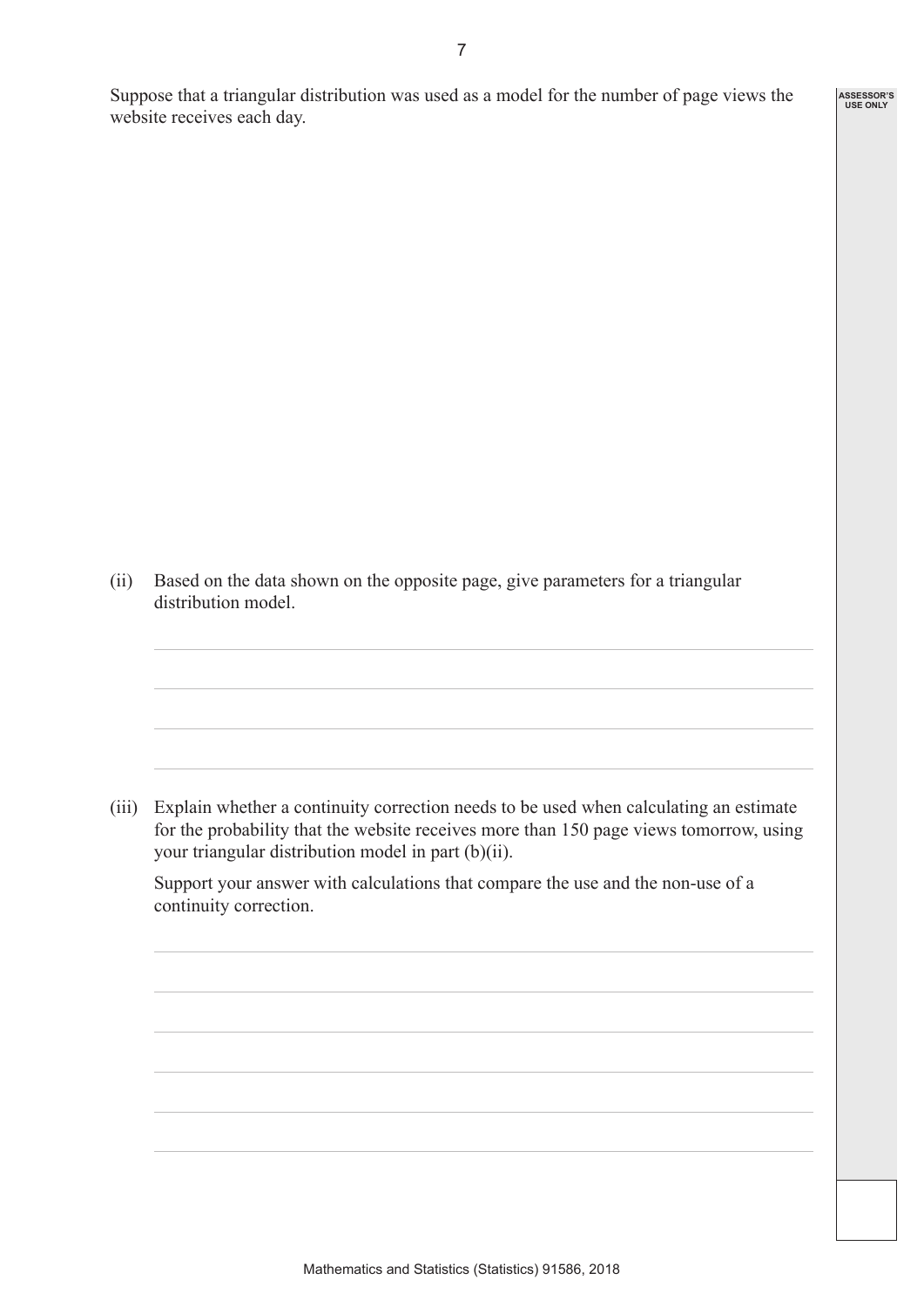#### **QUESTION THREE**

- (a) Two different marketing companies have modelled the length (in seconds) of online videos. Company A used a normal distribution with a mean of 220 seconds and a standard deviation of 90 seconds, while Company B used a normal distribution with a mean of 200 seconds and a standard deviation of 50 seconds.
	- (i) The normal distribution model for Company A is shown on the graph below.

Sketch the probability distribution model for Company B on this graph.



(ii) From past data it was found that 10% of online videos are longer than 330 seconds.

 Based on this data, which company has a better model for the length of online videos? Support your answer with statistical reasoning.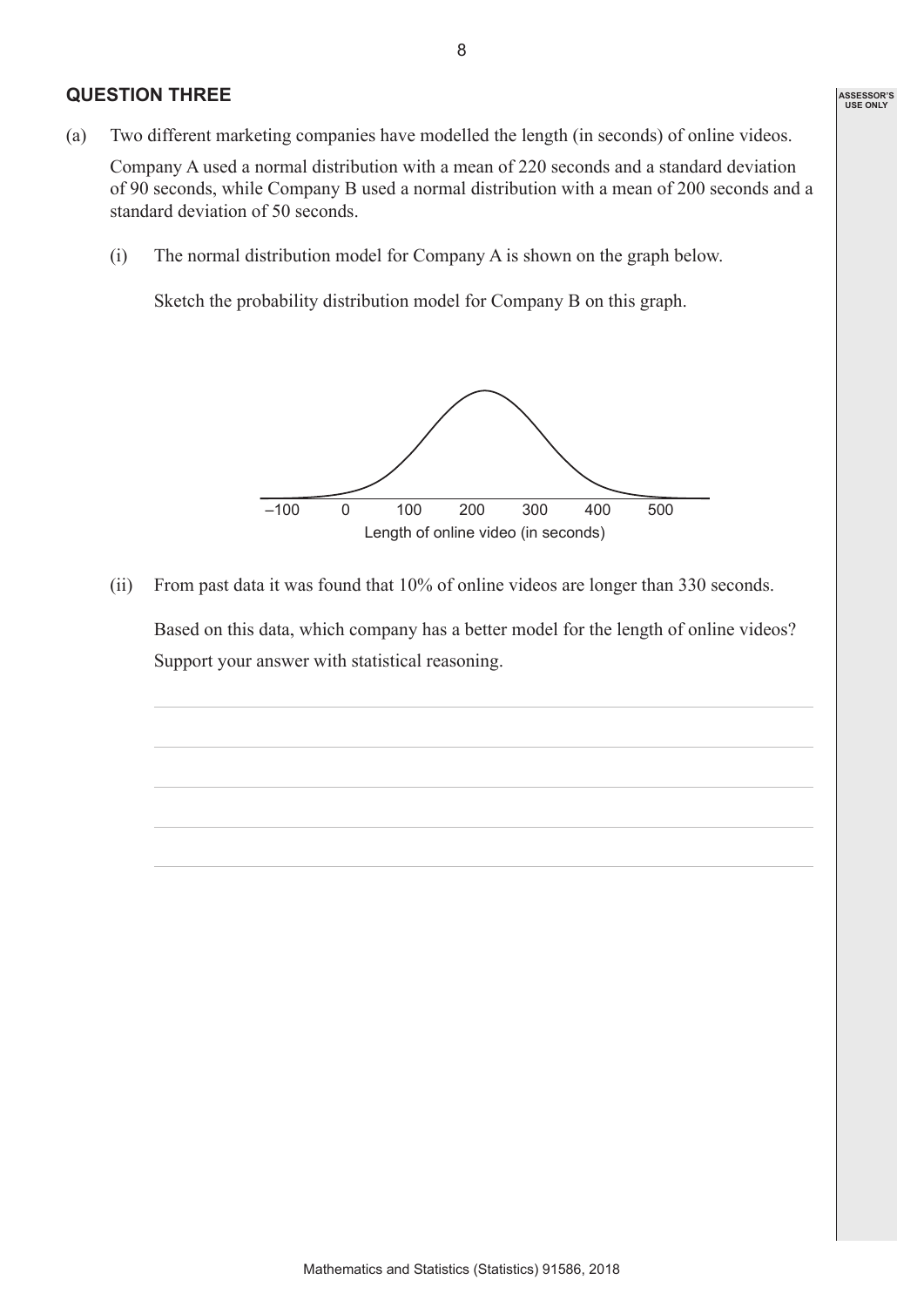(iii) Using Company A's model for the length of online videos, calculate an estimate for the probability that a randomly selected online video is shorter than 150 seconds, given that its length is between 100 and 300 seconds.

(b) The length of advertisements shown at the beginning of an online video can be modelled by a random variable that takes on values between 3 seconds and 43 seconds. The most likely length of the advertisement is 18 seconds.

Using an appropriate model, calculate an estimate for the probability that two randomly selected advertisements are both longer than 30 seconds.

> **Question Three continues on the following page.**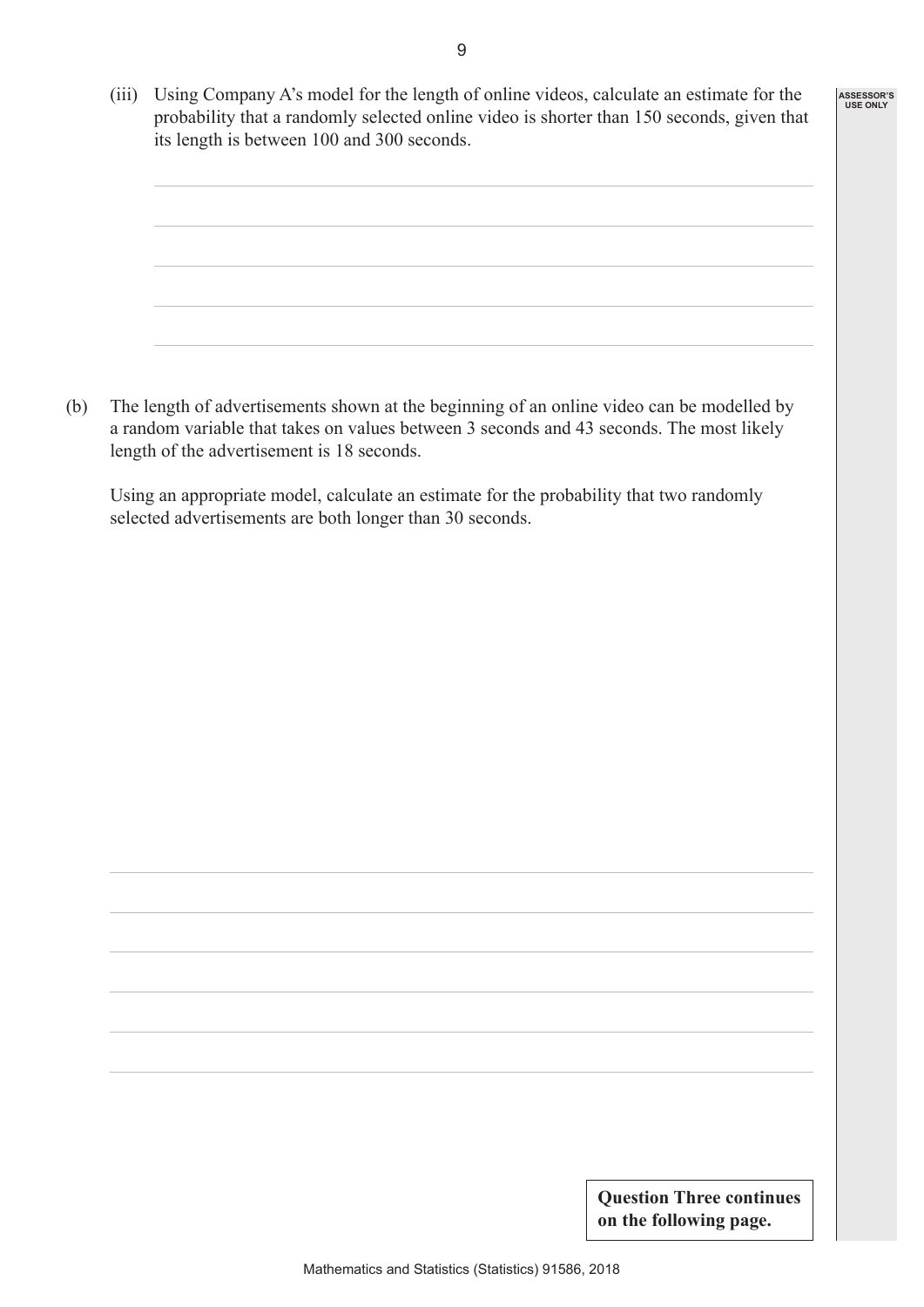(c) A student came across the problem shown below while browsing for practice problems online. *The number of raisins packed in a box by a manufacturer is normally distributed with a mean of 200 and a standard deviation of 30.* 

Discuss TWO reasons why the model suggested for the number of raisins in a box is not realistic.

Support your discussion with calculations and sketches where appropriate.

1.

2.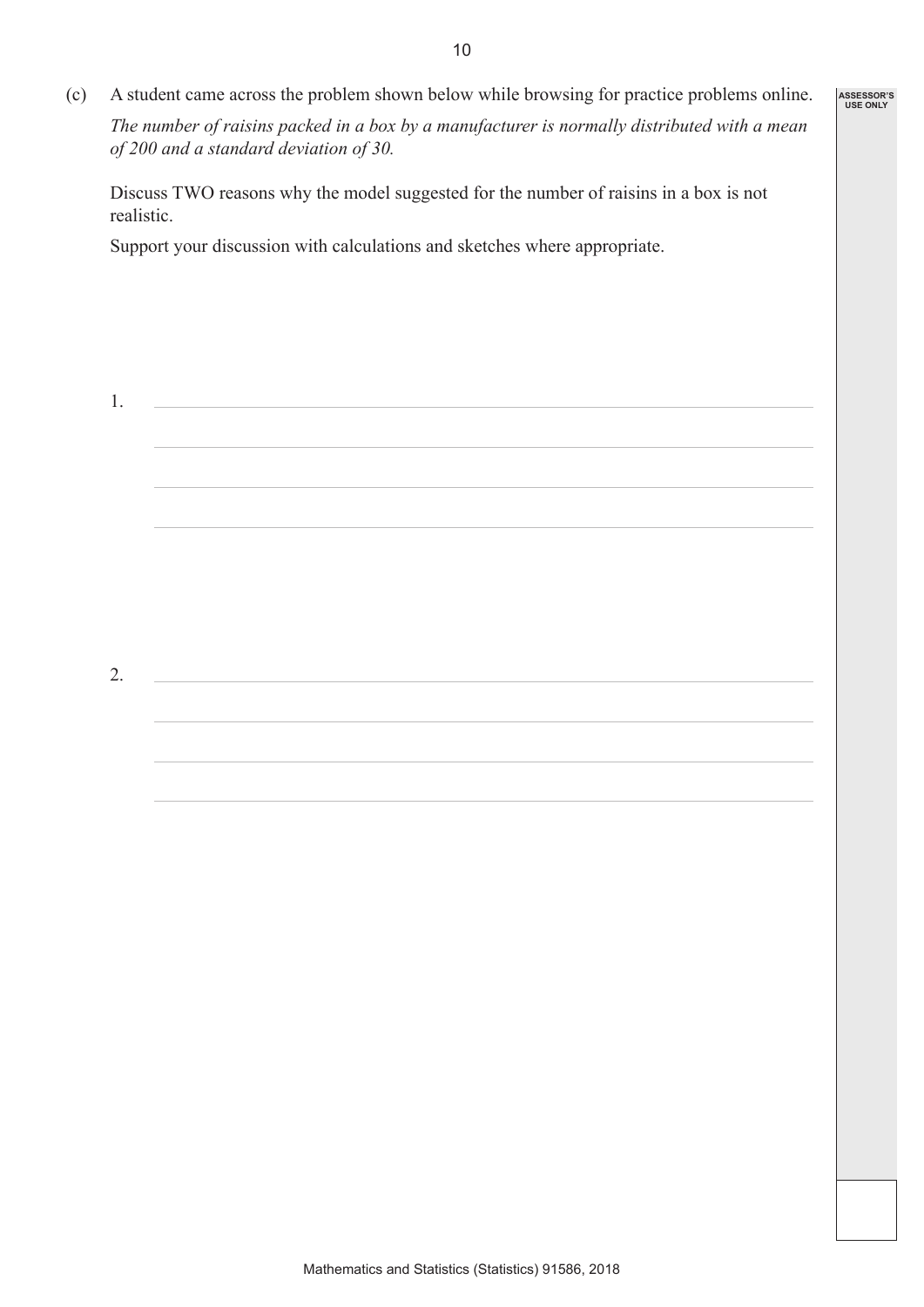| QUESTION<br><b>NUMBER</b> | Extra paper if required.<br>Write the question number(s) if applicable. |  |
|---------------------------|-------------------------------------------------------------------------|--|
|                           |                                                                         |  |
|                           |                                                                         |  |
|                           |                                                                         |  |
|                           |                                                                         |  |
|                           |                                                                         |  |
|                           |                                                                         |  |
|                           |                                                                         |  |
|                           |                                                                         |  |
|                           |                                                                         |  |
|                           |                                                                         |  |
|                           |                                                                         |  |
|                           |                                                                         |  |
|                           |                                                                         |  |
|                           |                                                                         |  |
|                           |                                                                         |  |
|                           |                                                                         |  |
|                           |                                                                         |  |
|                           |                                                                         |  |
|                           |                                                                         |  |
|                           |                                                                         |  |
|                           |                                                                         |  |
|                           |                                                                         |  |
|                           |                                                                         |  |
|                           |                                                                         |  |
|                           |                                                                         |  |
|                           |                                                                         |  |
|                           |                                                                         |  |
|                           |                                                                         |  |
|                           |                                                                         |  |